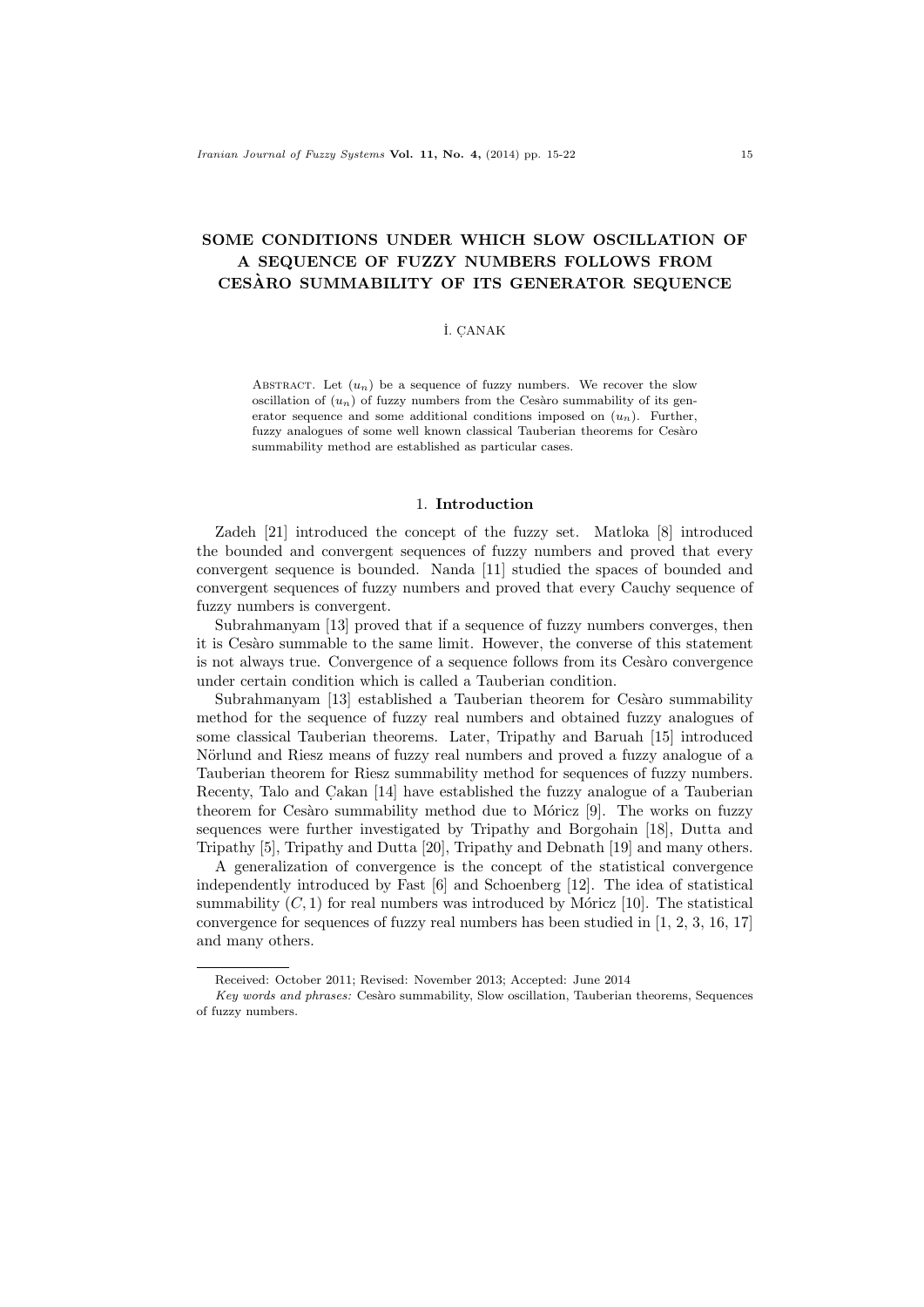#### <sup>16</sup> ˙I. C. anak

In this paper we recover the slow oscillation of a sequence from the Cesaro summability of its generator sequence with some additional conditions. Further, we have fuzzy analogues of some classical Tauberian theorems for Cesàro summability method.

### 2. Preliminaries

Let D denote the set of all closed and bounded intervals  $A = [\underline{A}, \overline{A}]$  on the real line R.

For  $A, B \in D$ , we define

$$
d(A, B) = \max\{|\underline{A} - \underline{B}|, |\overline{A} - \overline{B}|\}
$$

where  $A = [A, \overline{A}]$  and  $B = [B, \overline{B}]$ . It is known that  $(D, d)$  is a complete metric space.

A function  $u : \mathbb{R} \to [0,1]$  which is normal and fuzzy convex is called a fuzzy number. Let  $E<sup>1</sup>$  denote the set of all fuzzy numbers those are upper semi-continuous and have a compact support.

For  $0 < \alpha \leq 1$ , the  $\alpha$ -level set of a fuzzy number u denoted by  $u^{\alpha}$  is defined by

$$
u^{\alpha} = \{ t \in \mathbb{R} : u(t) \ge \alpha \}.
$$

 $u^0$  is defined as the closure of the set  $\{t \in \mathbb{R} : u(t) > 0\}.$ We define  $D: E^1 \times E^1 \to \mathbb{R}_+ \cup \{0\}$  by

$$
D(u, v) = \sup_{0 \le \alpha \le 1} d(u^{\alpha}, v^{\alpha}).
$$

It is straightforward to see that the mapping D is a metric on  $E^1$ . The additive identity in  $E^1$  is denoted by  $\overline{0}$ .

The following properties  $([4])$  of D are needed in the sequel.

- (i)  $D(u + w, v + w) = D(u, v)$  for all  $u, v, w \in E<sup>1</sup>$
- (ii)  $D(ku, kv) = |k|D(u, v)$  for all  $u, v \in E^1, k \in \mathbb{R}$
- (iii)  $D(u + v, w + z) \le D(u, w) + D(v, z)$  for all  $u, v, w, z \in E<sup>1</sup>$

A sequence  $u = (u_n)$  of fuzzy numbers is a function u from the set N of all positive integer into  $E^1$ .

A sequence  $(u_n)$  of fuzzy numbers is said to be convergent to  $\ell$ , written as  $\lim_{n\to\infty} u_n = \ell$ , if for every  $\epsilon > 0$  there exists a positive integer  $N_0$  such that

$$
D(u_n, \ell) < \epsilon
$$

for  $n > N_0$ .

The arithmetic means  $\sigma_n^{(1)}(u)$  of  $(u_n)$  are defined by  $\sigma_n^{(1)}(u) = \frac{1}{n+1} \sum_{j=0}^n u_j$  for all  $n \in \mathbb{N} \cup \{0\}$ . A sequence  $(u_n)$  of fuzzy numbers is said to be Cesaro summable to  $\ell$  if  $D(\sigma_n^{(1)}, \ell) \to 0$  as  $n \to \infty$ .

De la Vallée Poussin means of  $u = (u_n)$  are defined by, for  $\lambda > 1$  and sufficiently large n,

$$
\tau_{n,\lambda_n}^>(u)=\frac{1}{\lambda_n-n}\sum_{k=n+1}^{\lambda_n}u_k
$$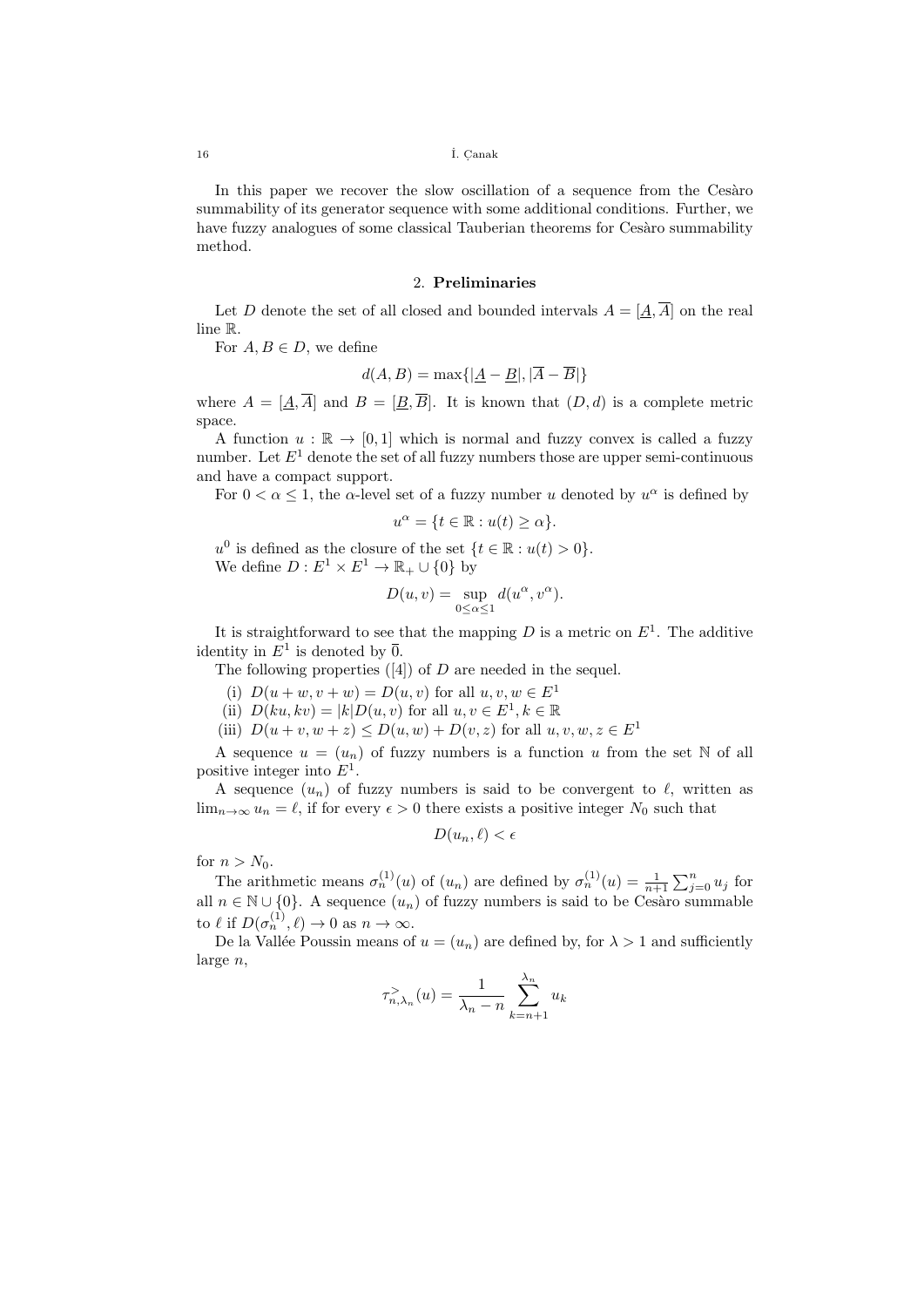and, for  $0 < \lambda < 1$  and sufficiently large n,

$$
\tau_{n,\lambda_n}^{\lt}(u) = \frac{1}{n - \lambda_n} \sum_{k=\lambda_n+1}^n u_k,
$$

where  $\lambda_n$  denotes the integer part of the product  $\lambda_n$ , in symbol  $\lambda_n := [\lambda_n]$ .

The classical control modulo of the oscillatory behavior of  $(u_n)$  is denoted by  $\omega_n^{(0)}(u) = n \Delta u_n$ , where  $\Delta u_n = \begin{cases} u_n - u_{n-1} & , n \in \mathbb{N} \\ u_n & , n = 0 \end{cases}$ 

$$
\omega_n^{(0)}(u) = n \Delta u_n, \text{ where } \Delta u_n = \begin{cases} u_n & u_{n-1} \to n \subset \mathbb{N} \\ u_0 & n = 0 \end{cases}.
$$
  
The general control modulo of the oscillator behavior of  $\alpha$ 

The general control modulo of the oscillatory behavior of order  $m$  of  $(u_n)$  is denoted by  $\omega_n^{(m)}(u)$  and defined by

$$
\omega_n^{(m)}(u) = \omega_n^{(m-1)}(u) - \sigma_n^{(1)}(\omega^{(m-1)}(u)) \quad (m \in \mathbb{N} \text{ and } n \in \mathbb{N} \cup \{0\}).
$$

For a sequence  $u = (u_n)$  of fuzzy numbers, we define  $(n\Delta)_{m}u_n = (n\Delta)_{m-1}((n\Delta)u_n)$  $= n\Delta((n\Delta)_{m-1}u_n)$  for  $m \in \mathbb{N}$  and  $n \in \mathbb{N}\cup\{0\}$ , where  $(n\Delta)_{0}u_n = u_n$  and  $(n\Delta)_{1}u_n =$  $n\Delta u_n$ . It is known that  $\omega_n^{(m)}(u) = (n\Delta)_m v_n^{(m-1)}$ , where  $v_n^{(m)} = \sigma_n^{(1)}(v^{(m-1)})$  for  $m \in \mathbb{N}$ .

A sequence  $(u_n)$  is said to be slowly oscillating if

$$
\lim_{\lambda \to 1^+} \limsup_{n \to \infty} \max_{n < k \le \lambda_n} D(u_k, u_n) = 0.
$$

It is clear from the definition of the slow oscillation that every convergent sequence  $(u_n)$  is slowly oscillating.

For any  $m \in \mathbb{N} \cup \{0\}$ , the identity

$$
\sigma_n^{(m)}(u) - \sigma_n^{(m+1)}(u) = v_n^{(m)},\tag{1}
$$

where

$$
v_n^{(m)}=\left\{\begin{array}{ll} \displaystyle \frac{1}{n+1}\sum_{j=0}^n v_j^{(m-1)} \quad & , m\geq 1 \\ \displaystyle \frac{1}{n+1}\sum_{j=0}^n j(u_j-u_{j-1}) \quad , m=0, \end{array} \right.
$$

will be used frequently. The identity (1) for  $m = 0$  is known as the Kronecker identity. Throughout this paper, a sequence term with a negative index will be assumed zero fuzzy number for any sequence  $(u_n)$  of fuzzy numbers.

By the expression of  $\sigma_n^{(m+1)}(u)$  in the form

$$
\sigma_n^{(m+1)}(u) = u_0 + \sum_{j=1}^n \frac{v_j^{(m)}}{j},\tag{2}
$$

we may express (1) as

$$
\sigma_n^{(m)}(u) = v_n^{(m)} + \sum_{j=1}^n \frac{v_j^{(m)}}{j} + u_0.
$$
\n(3)

We say from the expression (3) that  $(\sigma_n^{(m)}(u))$  is regularly generated by  $(v_n^{(m)})$ and  $(v_n^{(m)})$  is called a generator of  $(\sigma_n^{(m)}(u))$ .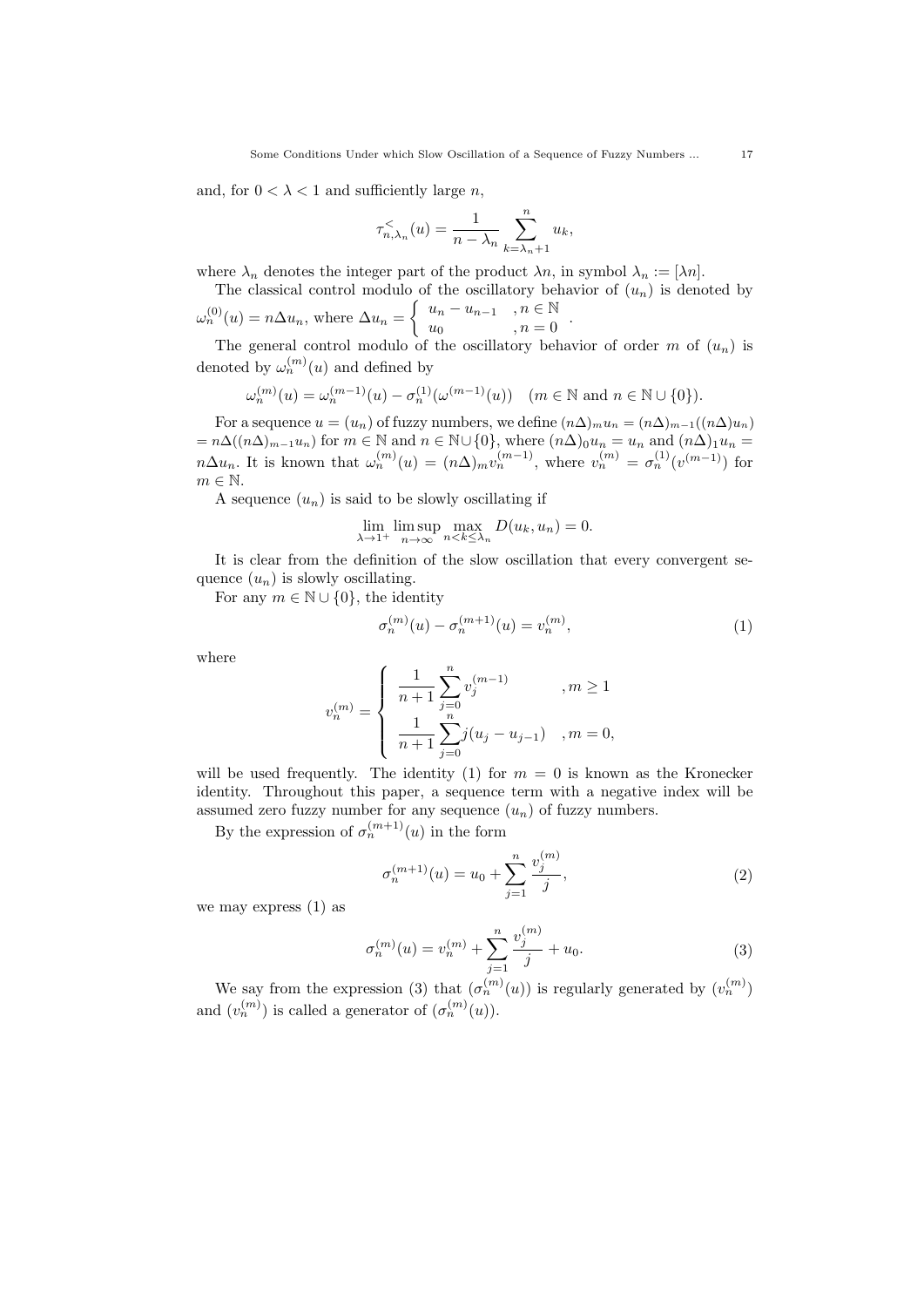<sup>18</sup> ˙I. C. anak

## 3. Main Theorem

We prove the following extended Tauberian theorem which gives a sufficient condition for recovering the slow oscillation of a sequence from Cesaro summability of its generator sequence.

**Theorem 3.1.** For a sequence  $(u_n)$  of fuzzy numbers let there exist a nonnegative sequence  $m = (m_n)$  such that

$$
D(\omega_n^{(2)}(u), 0) = O(m_n)
$$
\n(4)

is satisfied for all  $m \in \mathbb{N} \cup \{0\}$ . Then,  $(u_n)$  is slowly oscillating if  $(v_n^{(0)})$  is Cesàro summable to zero and one of the following conditions are satisfied:

$$
(\lambda - 1) \limsup_{n \to \infty} \tau_{n,\lambda_n}^{\geq}(m) = o(1), \ \lambda \to 1^+, \tag{5}
$$

$$
(1 - \lambda) \limsup_{n \to \infty} \tau_{n,\lambda_n}^{\lt}(m) = o(1), \ \lambda \to 1^-.
$$
 (6)

# 4. Auxiliary Results

We need the following lemmas for establishing Theorem 3.1.

**Lemma 4.1.** [14] Let  $u = (u_n)$  be a sequence of fuzzy numbers. Then, (i) For  $\lambda > 1$  and sufficiently large n,

$$
D(\tau_{n,\lambda_n}^>(u),\sigma_n(u)) \leq \frac{\lambda_n+1}{\lambda_n-n}D(\sigma_{\lambda_n}(u),\sigma_n(u)).
$$

(ii) For  $0 < \lambda < 1$  and sufficiently large n,

$$
D(\tau_{n,\lambda_n}^{\lt}(u),\sigma_n(u)) \leq \frac{\lambda_n+1}{n-\lambda_n}D(\sigma_n(u),\sigma_{\lambda_n}(u)).
$$

The next lemma states that if a sequence  $(u_n)$  of fuzzy numbers is Cesàro summable to a fuzzy number  $\ell$ , then de la Vallée Poussin means of  $(u_n)$  converges to  $\ell$ .

**Lemma 4.2.** [14] If  $u = (u_n)$  is Cesàro summable to a fuzzy number  $\ell$ , then (i)  $\lim_{n \to \infty} \tau_{n,\lambda_n}^{\geq}(u) = \ell,$ (*ii*)  $\lim_{n \to \infty} \tau_{n,\lambda_n}^{\lt}(u) = \ell.$ 

**Lemma 4.3.** For a sequence  $u = (u_n)$  of fuzzy numbers, let there exist a nonnegative sequence  $m = (m_n)$  such that

$$
D(u_n, u_{n-1}) \leq \frac{m_n}{n}.
$$

Then (i)  $D(\tau_{n,\lambda_n}^>(u),u_n) \leq \frac{\lambda_n - n}{n}$  $\frac{n}{n} \tau_{n,\lambda_n}^>(m)$ (ii)  $D(\tau_{n,\lambda_n}^{\lt}(u),u_n) \leq \frac{n-\lambda_n}{\lambda}$  $\frac{\overline{\lambda}_n}{\lambda_n} \tau_{n,\lambda_n}^{\lt}(m)$ .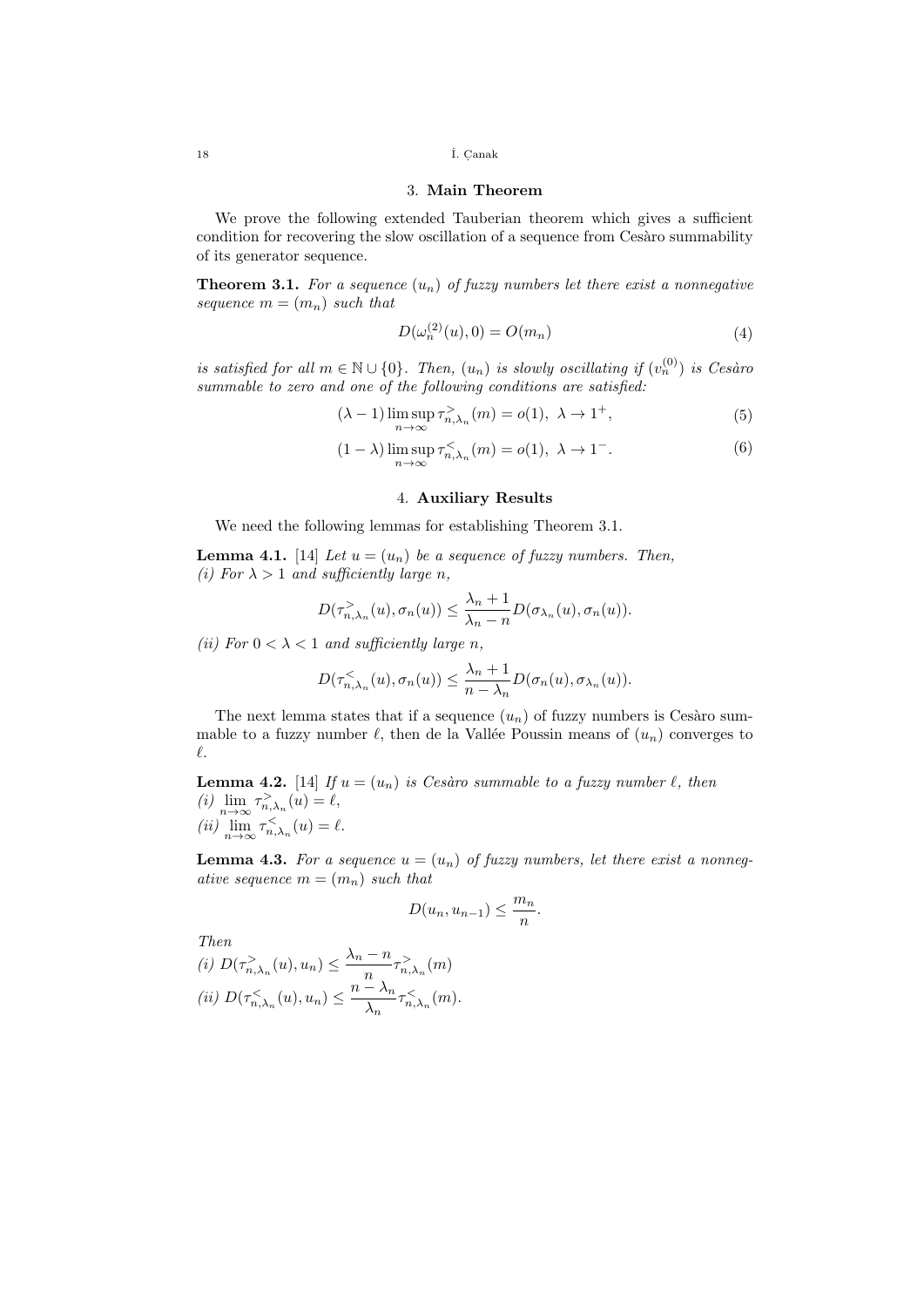*Proof.* (i) Since  $D(u_n, u_{n-1}) \leq \frac{m_n}{n}$   $(n \in \mathbb{N})$ , we have

$$
D(u_k, u_n) \leq \sum_{j=n+1}^k D(u_j, u_{j-1}) \leq \sum_{j=n+1}^k \frac{m_j}{j}.
$$
 (7)

Hence

$$
D(\tau_{n,\lambda_n}^>(u), u_n) = D\left(\frac{1}{\lambda_n - n} \sum_{k=n+1}^{\lambda_n} u_k, u_n\right)
$$
  
= 
$$
D\left(\frac{1}{\lambda_n - n} \sum_{k=n+1}^{\lambda_n} u_k, \frac{1}{\lambda_n - n} \sum_{k=n+1}^{\lambda_n} u_n\right)
$$
  
= 
$$
\frac{1}{\lambda_n - n} \sum_{k=n+1}^{\lambda_n} D(u_k, u_n) \le \frac{1}{\lambda_n - n} \sum_{k=n+1}^{\lambda_n} \sum_{j=n+1}^{k} D(u_j, u_{j-1})
$$
  

$$
\le \frac{1}{\lambda_n - n} \sum_{k=n+1}^{\lambda_n} \sum_{j=n+1}^{k} \frac{m_j}{j} \le \frac{1}{n(\lambda_n - n)} \sum_{k=n+1}^{\lambda_n} \sum_{j=n+1}^{k} m_j
$$
  
= 
$$
\frac{\lambda_n - n}{n} \tau_{n,\lambda_n}^>(m),
$$

which completes the proof of (i).

(ii) Since  $D(u_n, u_{n-1}) \leq \frac{m_n}{n}$   $(n \in \mathbb{N})$ , we have

$$
D(u_k, u_n) \le \sum_{j=\lambda_n+1}^k D(u_j, u_{j-1}) \le \sum_{j=\lambda_n+1}^k \frac{m_j}{j}.
$$
 (8)

Hence

$$
D(\tau_{n,\lambda_n}^{\le}(u), u_n) = D\left(\frac{1}{n - \lambda_n} \sum_{k=\lambda_n+1}^n u_k, u_n\right)
$$
  
= 
$$
D\left(\frac{1}{n - \lambda_n} \sum_{k=\lambda_n+1}^n u_k, \frac{1}{n - \lambda_n} \sum_{k=\lambda_n+1}^n u_n\right)
$$
  
= 
$$
\frac{1}{n - \lambda_n} \sum_{k=\lambda_n+1}^n D(u_k, u_n) \le \frac{1}{n - \lambda_n} \sum_{k=\lambda_n+1}^n \sum_{j=\lambda_n+1}^k D(u_j, u_{j-1})
$$
  

$$
\le \frac{1}{n - \lambda_n} \sum_{k=\lambda_n+1}^n \sum_{j=\lambda_n+1}^k \frac{m_j}{j} \le \frac{1}{\lambda_n (n - \lambda_n)} \sum_{k=\lambda_n+1}^n \sum_{j=\lambda_n+1}^k m_j
$$
  
= 
$$
\frac{n - \lambda_n}{\lambda_n} \tau_{n,\lambda_n}^{\le}(m),
$$

which completes the proof of (ii).  $\Box$ 

# 5. Proof of Theorem 3.1

*Proof.* Since  $(v_n^{(0)})$  is Cesàro summable to  $\overline{0}$ , we have  $\lim_{n\to\infty} n\Delta v_n^{(2)} = \overline{0}$ . Under the assumptions of Theorem 3.1 we prove that  $\lim_{n\to\infty} n\Delta v_n^{(1)} = \overline{0}$ . Let  $t_n :=$  $n\Delta v_n^{(1)}$ . Then  $\sigma_n(t) = n\Delta v_n^{(2)}$ . By triangle inequality, we have

$$
D(t_n, \sigma_n(t)) \le D(t_n, \tau_{n,\lambda_n}^>(t)) + D(\tau_{n,\lambda_n}^>(t), \sigma_n(t)).
$$
\n(9)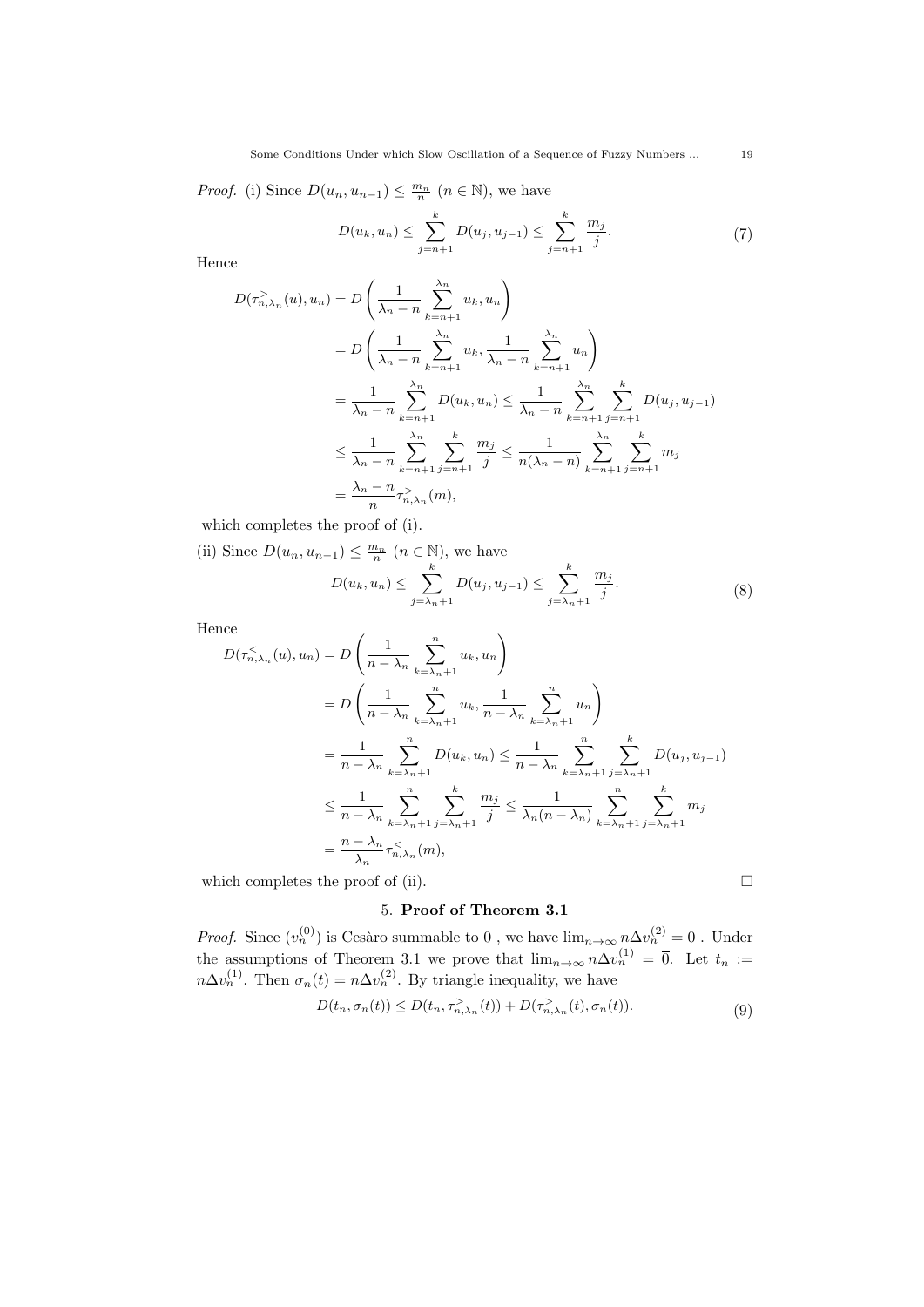<sup>20</sup> ˙I. C. anak

Since

$$
D(t_n, \tau_{n,\lambda_n}^>(t)) \le \frac{\lambda_n - n}{n} \tau_{n,\lambda_n}^>(m)
$$
\n(10)

by Lemma 4.3 (i), we have

$$
D(t_n, \sigma_n(t)) \leq \frac{\lambda_n - n}{n} \tau_{n, \lambda_n}^>(m) + D(\tau_{n, \lambda_n}^>(t), \sigma_n(t)).
$$
\n(11)

Taking lim sup of both sides of (11), we get

$$
\limsup_{n \to \infty} D(t_n, \sigma_n(t)) \le \limsup_{n \to \infty} \left( \frac{\lambda_n - n}{n} \tau_{n, \lambda_n}^>(m) \right) + \limsup_{n \to \infty} D(\tau_{n, \lambda_n}^>(t), \sigma_n(t)). \tag{12}
$$

Since the second term on the right-hand side of (12) vanishes by Lemma 4.1 (i), we deduce that  $\overline{ }$ 

$$
\limsup_{n \to \infty} D(t_n, \sigma_n(t)) \le \limsup_{n \to \infty} \left( \frac{\lambda_n - n}{n} \tau_{n, \lambda_n}^{\geq} (m) \right)
$$
  

$$
\le \limsup_{n \to \infty} \left( \frac{\lambda_n - n}{n} \right) \limsup_{n \to \infty} \tau_{n, \lambda_n}^{\geq} (m)
$$
  

$$
= (\lambda - 1) \limsup_{n \to \infty} \tau_{n, \lambda_n}^{\geq} (m).
$$

Hence, it follows by (5) that

$$
\limsup_{n \to \infty} D(t_n, \sigma_n(t)) = 0.
$$
\n(13)

Similarly, by triangle inequality, we have

$$
D(t_n, \sigma_n(t)) \le D(t_n, \tau_{n,\lambda_n}^{\le}(t)) + D(\tau_{n,\lambda_n}^{\le}(t), \sigma_n(t)).
$$
\n(14)

Since

$$
D(t_n, \tau_{n,\lambda_n}^{\leq}(t)) \leq \frac{n - \lambda_n}{\lambda_n} \tau_{n,\lambda_n}^{\leq}(m)
$$
\n(15)

by Lemma 4.3 (ii), we have

$$
D(t_n, \sigma_n(t)) \le \frac{n - \lambda_n}{\lambda_n} \tau_{n, \lambda_n}^{\lt}(m) + D(\tau_{n, \lambda_n}^{\lt}(t), \sigma_n(t)).
$$
\n(16)

Taking lim sup of both sides of (16), we get

$$
\limsup_{n \to \infty} D(t_n, \sigma_n(t)) \le \limsup_{n \to \infty} \left( \frac{n - \lambda_n}{\lambda_n} \tau_{n, \lambda_n}^{\lt}(m) \right) + \limsup_{n \to \infty} D(\tau_{n, \lambda_n}^{\lt}(t), \sigma_n(t)). \tag{17}
$$

Since the second term on the right-hand side of (17) vanishes by Lemma 4.1 (ii), we deduce that  $\overline{\phantom{a}}$ 

$$
\limsup_{n \to \infty} D(t_n, \sigma_n(t)) \le \limsup_{n \to \infty} \left( \frac{n - \lambda_n}{\lambda_n} \tau_{n, \lambda_n}^{\lt}(m) \right)
$$
  

$$
\le \limsup_{n \to \infty} \left( \frac{n - \lambda_n}{\lambda_n} \right) \limsup_{n \to \infty} \tau_{n, \lambda_n}^{\lt}(m)
$$
  

$$
= \frac{1 - \lambda}{\lambda} \limsup_{n \to \infty} \tau_{n, \lambda_n}^{\lt}(m).
$$

Hence, it follows by (6) that

$$
\limsup_{n \to \infty} D(t_n, \sigma_n(t)) = 0.
$$
\n(18)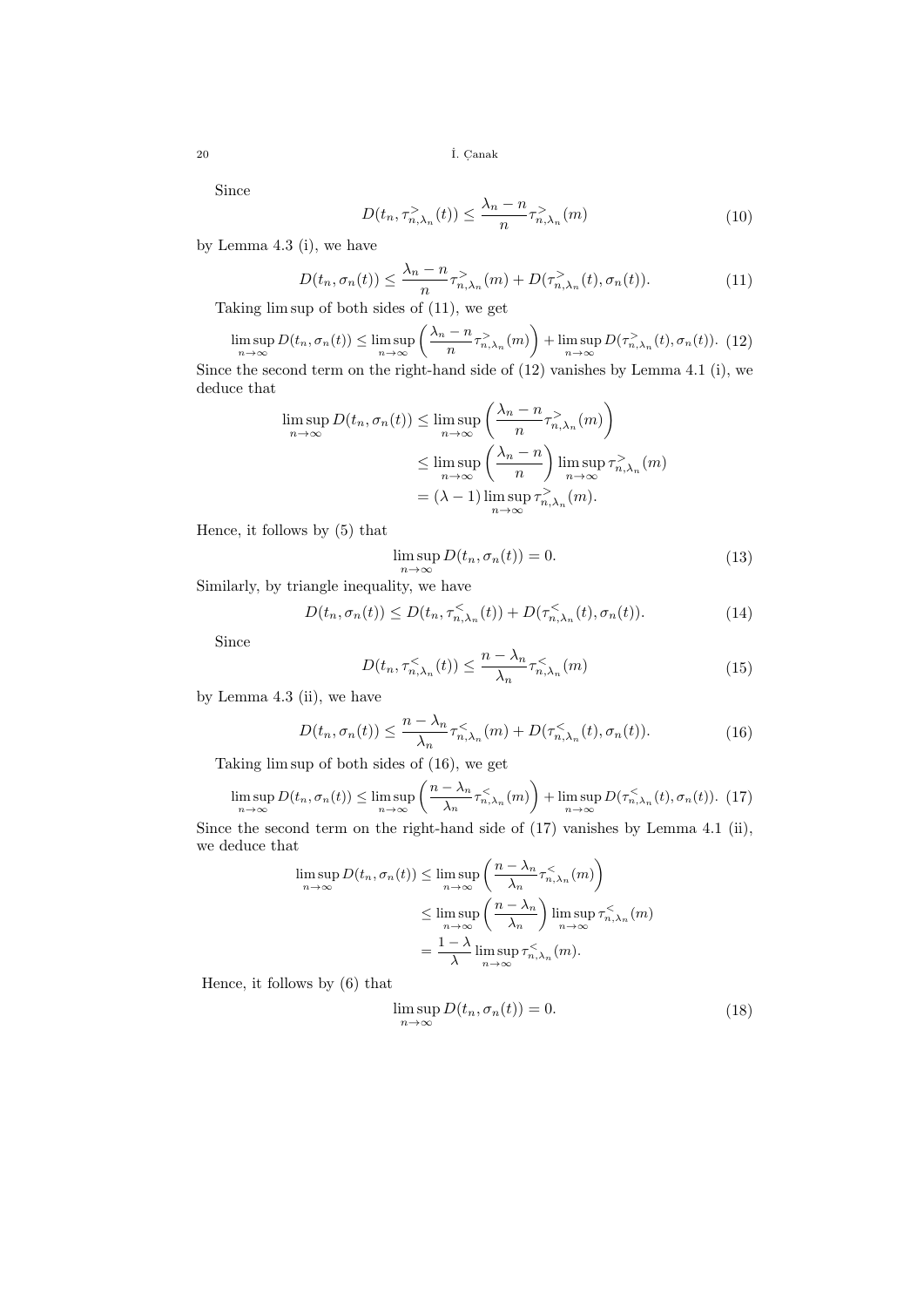Since  $(\sigma_n(t))$  converges to  $\overline{0}$ , it follows from (13) or (18) that  $(t_n) = (n \Delta v_n^{(1)})$ converges to  $\overline{0}$ . Cesàro summability of  $(v_n^{(0)})$  to  $\overline{0}$  implies that  $(v_n^{(0)})$  converges to  $\overline{0}$ 

From the representation  $u_n = v_n^{(0)} + \sum_{k=1}^n$  $\frac{v_k^{(0)}}{k} + u_0$ , it follows that  $(u_n)$  is slowly  $\sum_{n=1}^{\infty} k$ 

## 6. Corollaries

**Corollary 6.1.** For a sequence  $(u_n)$  of fuzzy numbers let there exist a nonnegative sequence  $m = (m_n)$  such that (4) is satisfied. Then,  $(u_n)$  converges to  $\ell$  if  $(u_n)$  is Cesàro summable to  $\ell$  and one of the conditions (5) or (6) is satisfied.

*Proof.* Assume that  $(u_n)$  is Cesàro summable to  $\ell$ . It follows by (1) that  $(v_n^{(0)})$  is Cesàro summable to  $\overline{0}$ . By Theorem 3.1  $(v_n^{(0)})$  converges to  $\overline{0}$ . Again by (1)  $(u_n)$ converges to  $\ell$ .

The proof of the following corollary is straightforward.

**Corollary 6.2.** For a sequence  $(u_n)$  of fuzzy numbers let there exist a nonnegative sequence  $m = (m_n)$  such that (4) is satisfied, where  $(\sigma_n^{(1)}(m))$  is bounded and slowly oscillating. Then,  $(u_n)$  converges to  $\ell$  if  $(u_n)$  is Cesàro summable to  $\ell$ .

The following corollary is a fuzzy analogue of the classical Tauberian theorem for Cesàro summability method proved by Hardy [7].

**Corollary 6.3.** If  $(u_n)$  is Cesàro summable to  $\ell$  and  $D(\omega_n^{(0)}(u), \overline{0}) = O(1)$ , then  $(u_n)$  converges to  $\ell$ .

*Proof.* Assume that  $(u_n)$  is Cesàro summable to  $\ell$ . It follows by (1) that  $(v_n^{(0)})$  is Cesàro summable to  $\overline{0}$ . It is easy to show that the conditions (4), (5) and (6) with  $m_n = 1$  for all  $n \in \mathbb{N}$  are satisfied.

For the other proof of Corollary 6.3, we refer to [13].

**Corollary 6.4.** If  $(u_n)$  is Cesàro summable to  $\ell$  and  $D(\omega_n^{(1)}(u), \overline{0}) = O(1)$ , then  $(u_n)$  converges to  $\ell$ .

Proof. The proof is similar to that of Corollary 6.3.

$$
\sqcup
$$

Acknowledgements. I would like to thank the anonymous referees for careful review of the manuscript and for providing me with their comments and suggestions to improve the quality of the manuscript.

#### **REFERENCES**

- [1] Y. Altın, M. Mursaleen and H. Altınok, Statistical summability (C,1) for sequences of fuzzy real numbers and a Tauberian theorem, J. Intell. Fuzzy Syst., 21(6) (2010), 379–384.
- [2] H. Altınok and M. Mursaleen, ∆-Statistically boundedness for sequences of fuzzy numbers, Taiwanese J. Math., 15(5) (2011), 2081–2093.